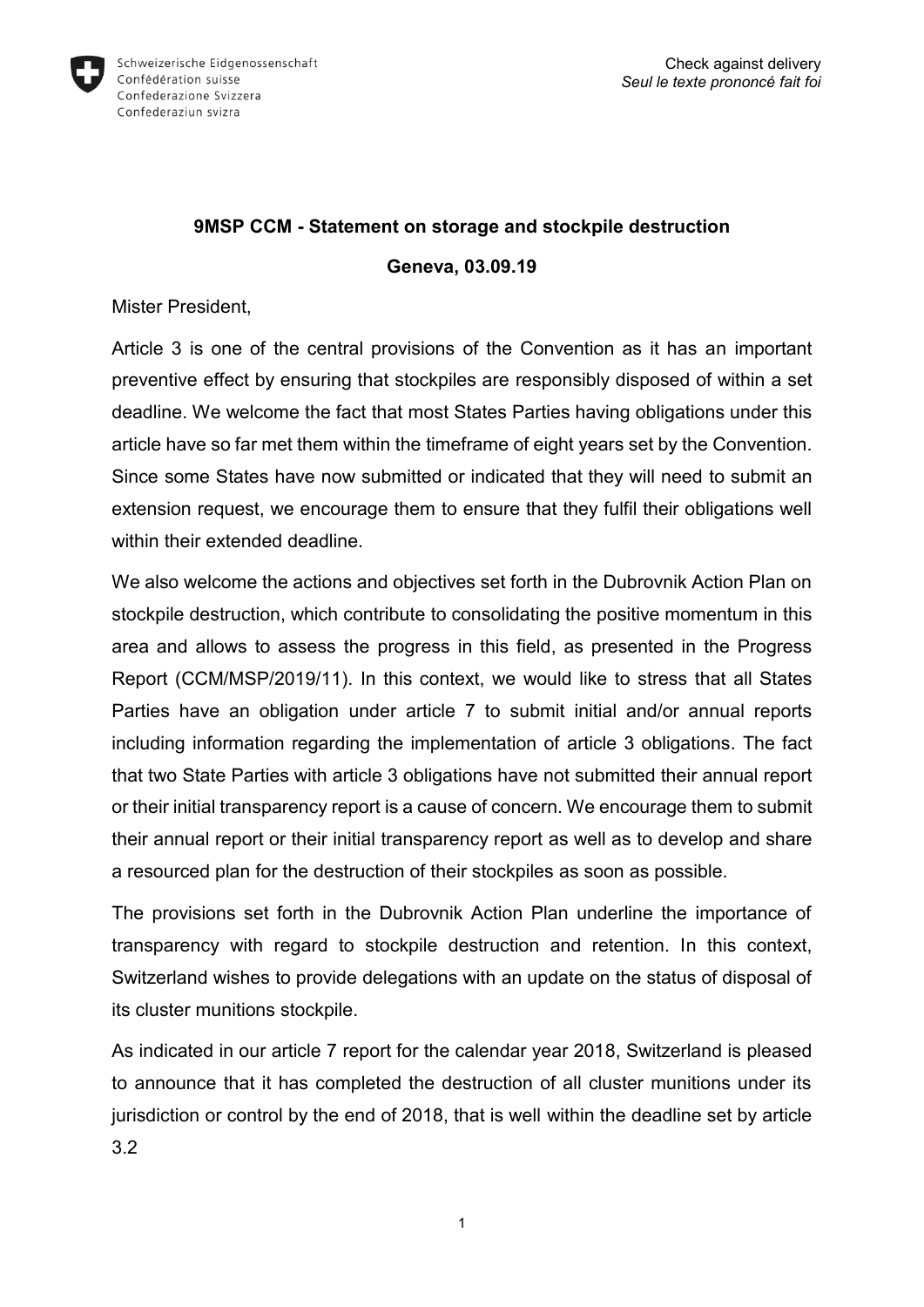

The process for the disposal of cluster munitions followed the regulations of the Swiss Department of Defence which apply to any type of military equipment including ammunition. Accordingly, the process of taking cluster munitions out of active service, the selection of the company for their disposal as well as transportation to the disposal site and the disposal itself were implemented in accordance with established standards and practices. The disposal plan aimed at minimising the necessary resources, guaranteeing the highest safety and security standards related to the transport and disposal as well as at maximising the recovery of recyclable materials and minimising the environmental impact. In order to ensure that these standards are complied with, the Swiss authorities regularly conducted audits of the selected disposal company.

Since the entry into force of the Convention, the Swiss armed forces destroyed all of the original 200'000+ 155mm and 120mm artillery projectiles comprising more than 11 million sub-munitions that it detained.

With regard to the retention of cluster munitions for permitted purposes according to article 3, paragraph 6, Switzerland still retains 52 cluster munitions. These items are retained for the purpose of developing countermeasures and training of EOD personnel.

Let me conclude by underlining the record-keeping challenge we faced in the destruction process. The stockpile numbers used during the whole destruction process were based on the original procurement figures, minus the numbers of used munitions. During the destruction process, however, we realised that the amount of ammunition shipped to the disposal company and the stockpile numbers did not match. Following investigation, it appeared that the discrepancy was caused by inaccuracies in recordkeeping at the time of procurement. In our last transparency report, in an effort of communicating transparently to States Parties, we provided the actual disposal numbers as reported by the contractor.

Switzerland intends to continue providing transparent information on the disposal of its cluster munitions and other relevant measures. I have in front of me the signed

2